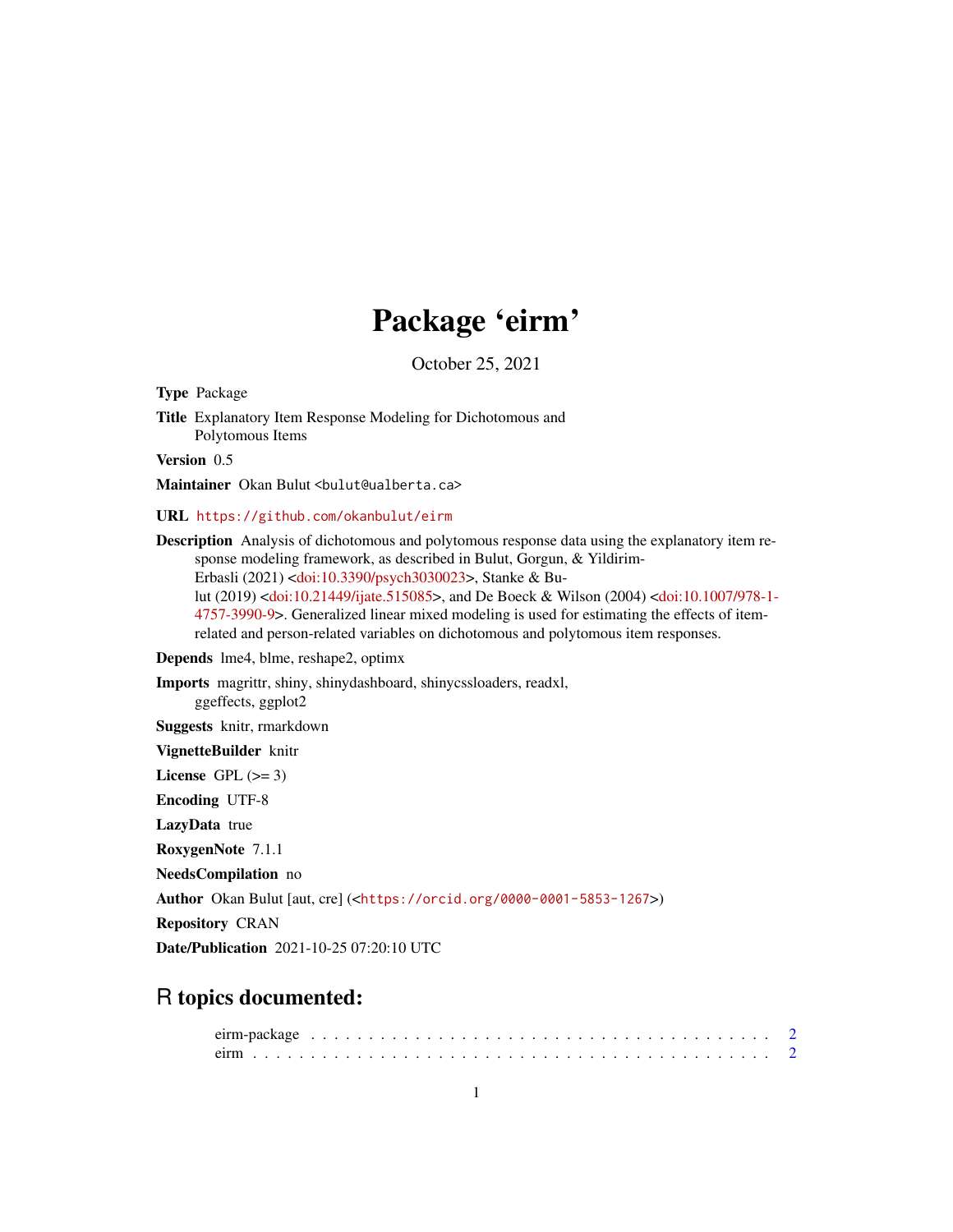#### <span id="page-1-0"></span>2 eirm

| Index |  |  |  |  |  |  |  |  |  |  |  |  |  |  |  |  |  |  |
|-------|--|--|--|--|--|--|--|--|--|--|--|--|--|--|--|--|--|--|

eirm-package *Profile Analysis of Multivariate Data in R*

#### Description

The package eirm provides a set of tools to analyze and visualize dichotomous and polytomous item responses using the explanatory item response modeling (EIRM). The generalized linear mixed modeling (GLMM) framework is used for examining the impact of item-related and person-related variables on responses. The items are repeated measures that are nested underpersons. The model details can be found at de Boeck and Wilson's (2004) Explanatory Item Response Models - A Generalized Linear and Nonlinear Approach <DOI: 10.1007/978-1-4757-3990-9>.

#### Author(s)

Okan Bulut <br/>bulut@ualberta.ca>

#### References

De Boeck, P., & Wilson, M. (2004). Explanatory item response models: A generalized linear and nonlinear approach. New York: Springer-Verlag.

<span id="page-1-1"></span>

| eirm |                  | Estimating explanatory item response modeling using the GLMM |  |  |  |
|------|------------------|--------------------------------------------------------------|--|--|--|
|      | <i>framework</i> |                                                              |  |  |  |

#### Description

The eirm function estimates explanatory item response models with item-related and person-related covariates. The function requires the data to be in a long format where items are nested within persons. If item responses are polytomous, then the data has to be reformatted using the [polyreformat](#page-5-1) function.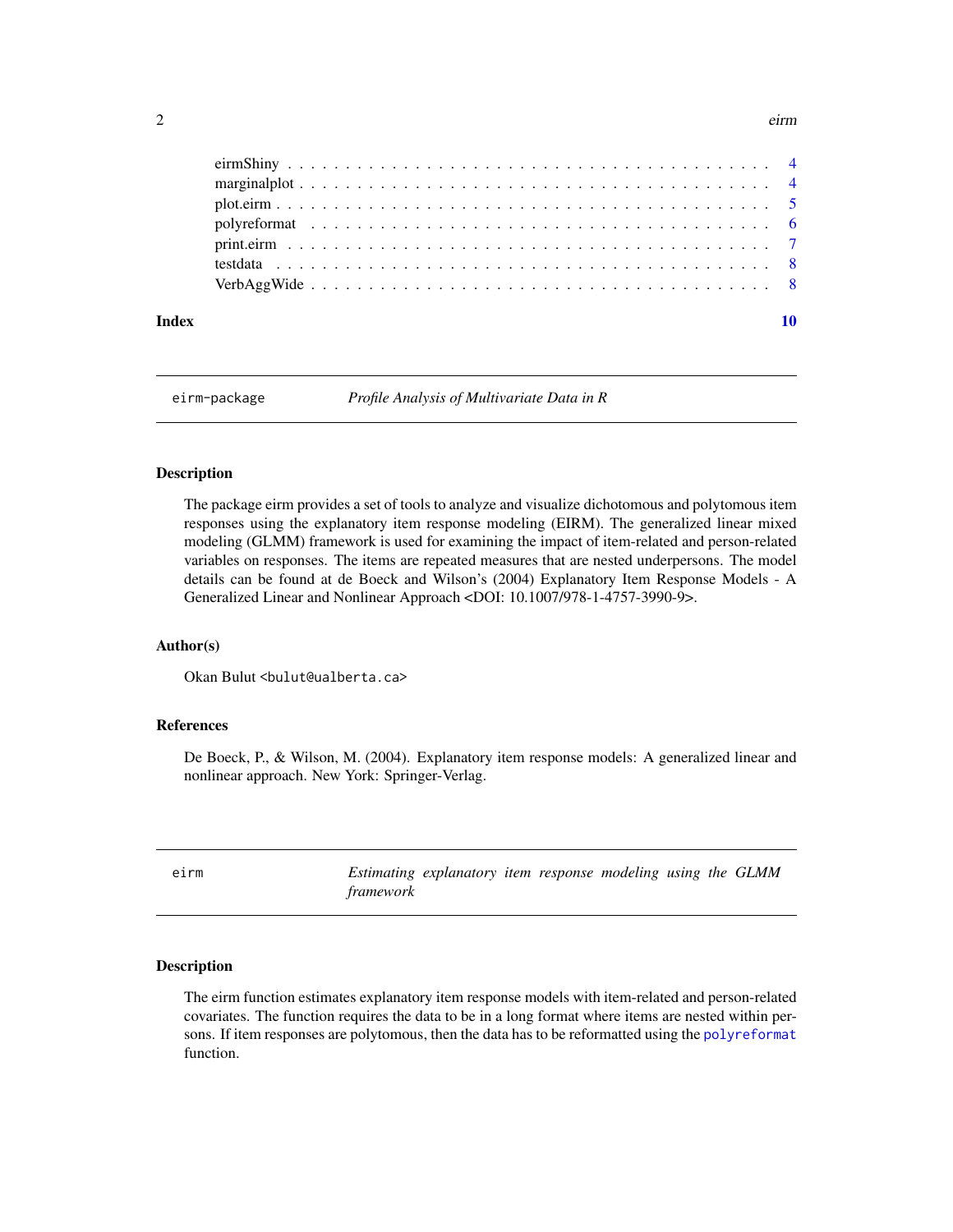<span id="page-2-0"></span>eirm 3

#### Usage

```
eirm(
  formula,
  data,
  engine = "lme4",
  na.action = "na.omit",
 weights = NULL,
 mustart = NULL,
  etastart = NULL,
  cov.prior = "wishart",
  fixef.prior = NULL,
  control = glmerControl(optimizer = "optimx", calc.derivs = FALSE, optCtrl =
    list(method = "nlminb", starttests = FALSE, kkt = FALSE))
)
```
#### Arguments

| formula           | A regression-like formula that defines item responses as a dependent variable<br>and explanatory predictors as independent predictors. For example, "response ~<br>$-1$ + predictor1 + predictor2". Use -1 in the formula to avoid the estimation of<br>an intercept parameter.          |
|-------------------|------------------------------------------------------------------------------------------------------------------------------------------------------------------------------------------------------------------------------------------------------------------------------------------|
| data              | A data frame in a long format where there are multiple rows for each person<br>(i.e., nested data). The data should involve a variable that represents item re-<br>sponses, a variable that represents persons, and additional predictors to be used<br>for 'explaining' item responses. |
| engine            | Estimation engine with the options of either "lme4" (default) or "blme".                                                                                                                                                                                                                 |
| na.action         | How missing data should be handled (default: "na.omit").                                                                                                                                                                                                                                 |
| weights           | Weights to be used in the estimation.                                                                                                                                                                                                                                                    |
| mustart, etastart |                                                                                                                                                                                                                                                                                          |
|                   | Model specification arguments for glmer. See glmer for details. Not used when<br>engine $=$ "lme4".                                                                                                                                                                                      |
| cov.prior         | A BLME prior or list of priors with the options of "wishart" (default), "in-<br>vwishart", "gamma", "invgamma", or NULL to impose a prior over the covari-<br>ance of the random effects. Not used when engine = "lme4".                                                                 |
| fixef.prior       | A BLME prior of family "normal", "t", "horseshoe", or NULL (default) to im-<br>pose a prior over the fixed effects. Not used when engine = "lme4".                                                                                                                                       |
| control           | Control settings for the glmer function in lme4. Note that the optimx package<br>is used by default to speed up the estimation. For higher accuracy in the results,<br>the default lme4 optimizers can be used.                                                                          |

#### Value

An eirm-class list that includes the EIRM formula used for the estimation, estimated parameters in the model, ability estimates for persons and other random effects (if any), and the complete set of results returned from the glmer function. These results can be used for further analysis and graphics based on lme4.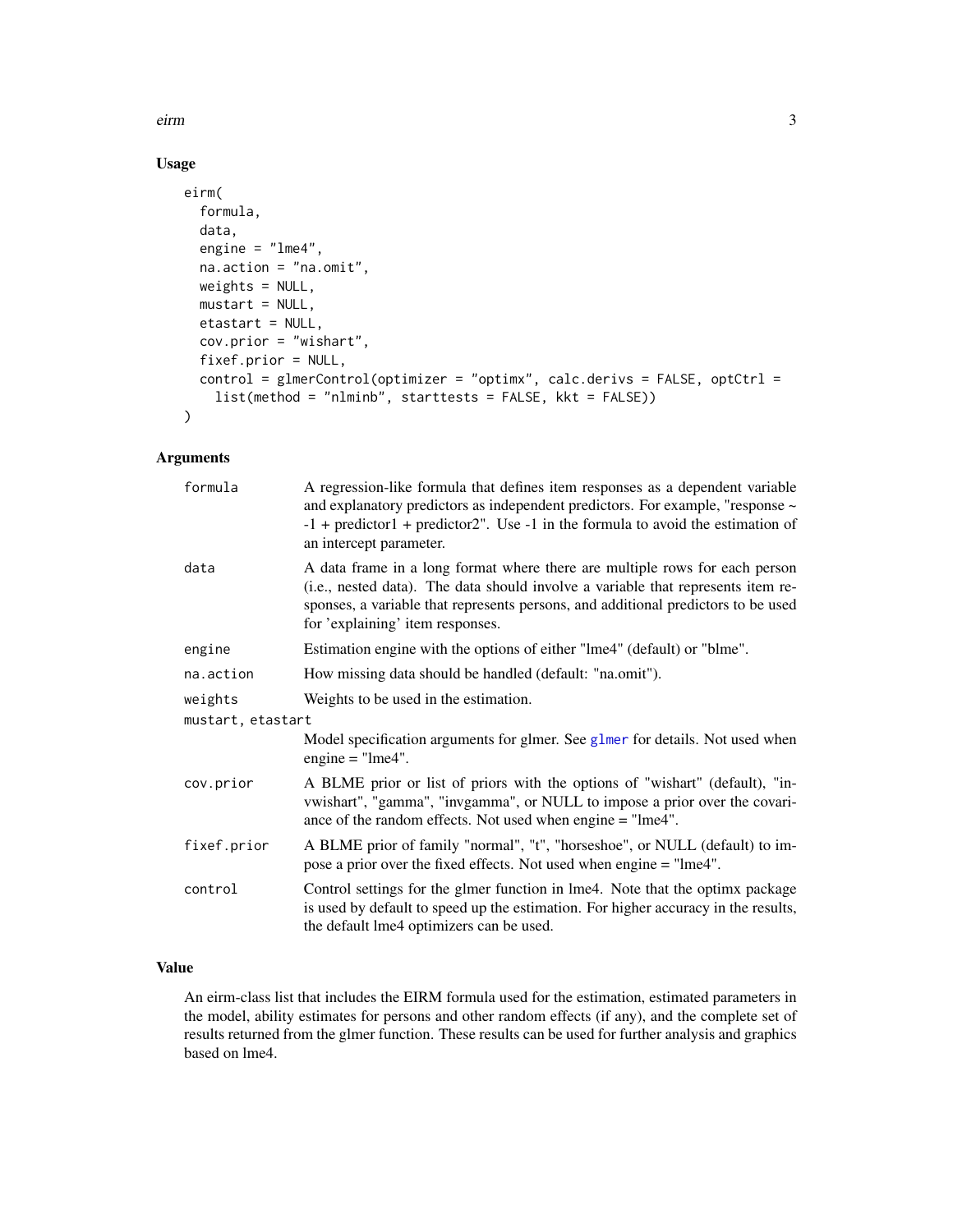#### Examples

```
data("VerbAgg")
mod0 <- eirm(formula = "r2 ~ -1 + situ + btype + (1|id)", data = VerbAgg)
print(mod0) # To get easiness parameters
print(mod0, difficulty = TRUE) # To get difficulty parameters
plot(mod0)
mod1 <- eirm(formula = "r2 \sim -1 + situ + btype + mode + (1|id)", data = VerbAgg)
print(mod1) # To get easiness parameters
print(mod1, difficulty = TRUE) # To get difficulty parameters
plot(mod1)
```
eirmShiny *Graphical user interface (GUI) of the eirm function*

#### Description

An interactive Shiny application for running the eirm function. The application allows users to import the (long-format) response data, define the response variable and predictors, and run the estimation, and produce the output, as well as the item-person plot, on the screen.

#### Usage

eirmShiny()

#### Examples

## Not run: eirmShiny()

## End(Not run)

marginalplot *Plots of Estimated Marginal Effects in Explanatory IRT Models*

#### **Description**

This function uses [ggpredict](#page-0-0) to calculate marginal effects for explanatory variables in an explanatory IRT model estimated with the [eirm](#page-1-1) function. It returns a plot of estimated probabilities generated by the explanatory IRT model while holding some predictors constant.

#### Usage

```
marginalplot(x, predictors, conf.int = 0.95, plot.title = NULL)
```
<span id="page-3-0"></span>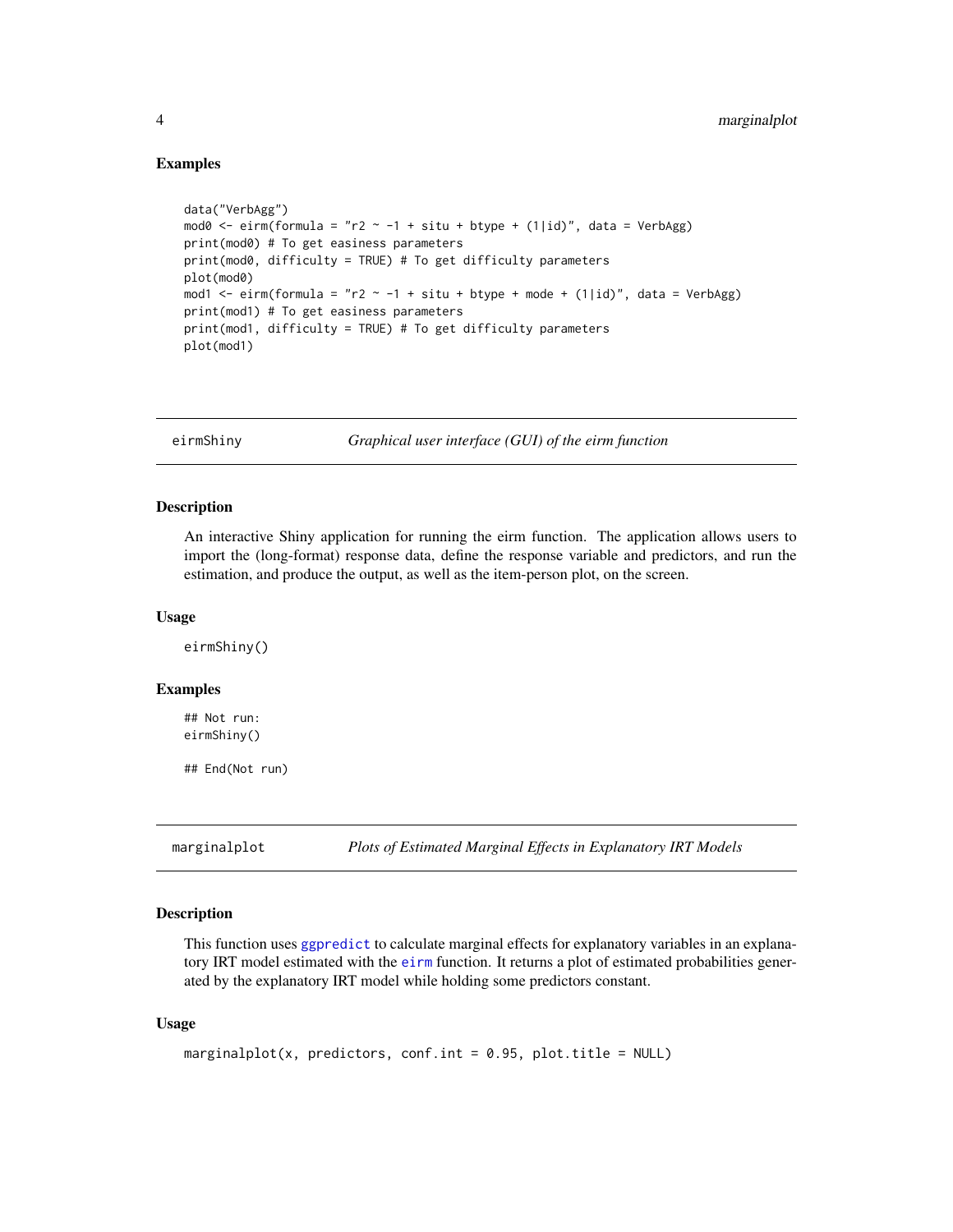#### <span id="page-4-0"></span>plot.eirm **5**

#### Arguments

| X          | An eirm object returned from the eirm function.                                                                                                                                                                                                      |
|------------|------------------------------------------------------------------------------------------------------------------------------------------------------------------------------------------------------------------------------------------------------|
| predictors | Character vector with the names of up to three categorical predictors from the<br>eirm model. The first predictor is plotted on the x-axis; the second predictor is<br>used as a group variable; the third predictor is used as a facet in the plot. |
| conf.int   | Confidence interval to be used in the plot (default = $0.95$ for $95\%$ confidence<br>intervals).                                                                                                                                                    |
| plot.title | A title to be used in the plot.                                                                                                                                                                                                                      |

#### Value

A ggplot2 object.

#### Examples

```
data("VerbAgg")
mod \le eirm(formula = "r2 \sim -1 + situ + btype + mode + (1|id)", data = VerbAgg)
# Only one predictor
p1 <- marginalplot(mod, predictors = c("situ"))
# Two predictors
p2 <- marginalplot(mod, predictors = c("situ", "btype"))
# All three predictors
p3 <- marginalplot(mod, predictors = c("situ", "btype", "mode"))
```
plot.eirm *Person-Item Map for Explanatory IRT Models*

#### Description

This function creates a person-item map for an object returned from the [eirm](#page-1-1) function. The function was modified from [plotPImap](#page-0-0) in package eRm.

#### Usage

```
## S3 method for class 'eirm'
plot(
  x,
 difficulty = FALSE,
  sorted = TRUE,
  theta = NULL,
 main = "Person-Item Map",
  latdim = "Latent Dimension",
 pplabel = "Person\nParameter\nDistribution",
 cex.gen = 0.7,
  ...
\mathcal{L}
```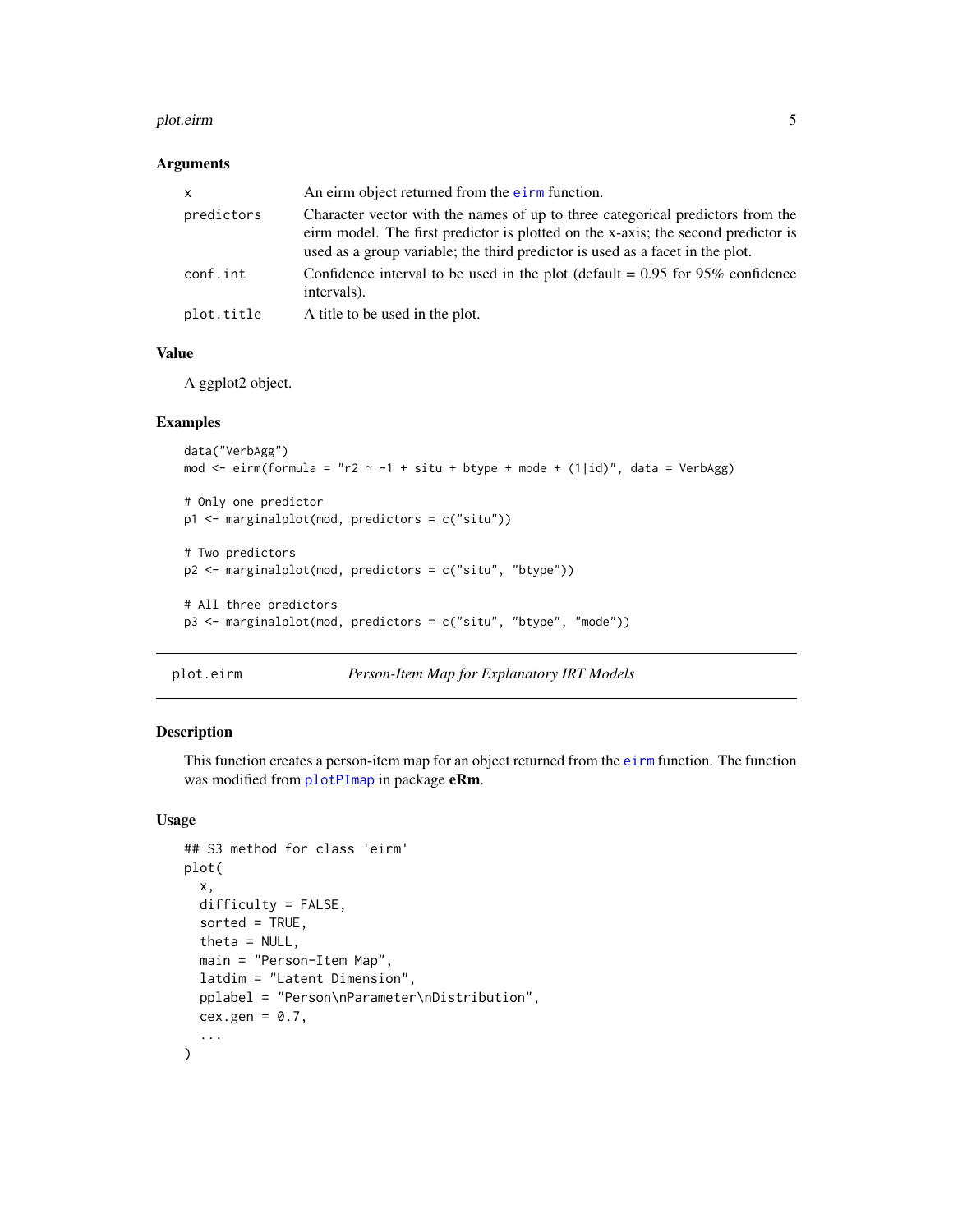#### <span id="page-5-0"></span>Arguments

| x          | An object returned from the eirm function.                                                                                                                                                                                                     |
|------------|------------------------------------------------------------------------------------------------------------------------------------------------------------------------------------------------------------------------------------------------|
| difficulty | Whether difficulty should be used instead of easiness (default: FALSE).                                                                                                                                                                        |
| sorted     | Whether the parameters should be sorted in the plot (default: TRUE).                                                                                                                                                                           |
| theta      | A vector of estimated theta values. If NULL, then theta values are obtained<br>from the estimated eirm model. It might be better to save the theta values from<br>a baseline model (e.g., Rasch) and use them when creating a person-item map. |
| main       | Main title for the person-item map.                                                                                                                                                                                                            |
| latdim     | Label of the x-axis, i.e., the latent dimension.                                                                                                                                                                                               |
| pplabel    | Title for the upper panel displaying the person parameter distribution.                                                                                                                                                                        |
| cex.gen    | A numerical value giving the amount by which plotting text and symbols should<br>be magnified relative to the default. Here cex.gen applies to all text labels. The<br>default is 0.7.                                                         |
| .          | Other plot-related arguments.                                                                                                                                                                                                                  |
|            |                                                                                                                                                                                                                                                |

#### Value

A person-item map.

#### Examples

```
data("VerbAgg")
mod0 <- eirm(formula = "r2 ~ -1 + situ + btype + (1|id)", data = VerbAgg)
plot(mod0)
plot(mod0, difficulty = TRUE) # Plot difficulty instead of easiness
```
<span id="page-5-1"></span>

| polyreformat | Reformat polytomous item responses in a long format for explanatory |
|--------------|---------------------------------------------------------------------|
|              | <i>item response modeling</i>                                       |

#### Description

This function prepares the data with polytomous item responses for explanatory item response modeling. If the data is already in a long format (i.e., items by person), it only recodes the polytomous responses and creates a new variable to be used for the estimation. If the data is not in the long format, then both reshaping the data into the long format and recoding items can be done simultaneously.

#### Usage

```
polyreformat(
  data,
  id.var,
  long.format = FALSE,
  var.name = "item",
  val.name = "resp"
\mathcal{E}
```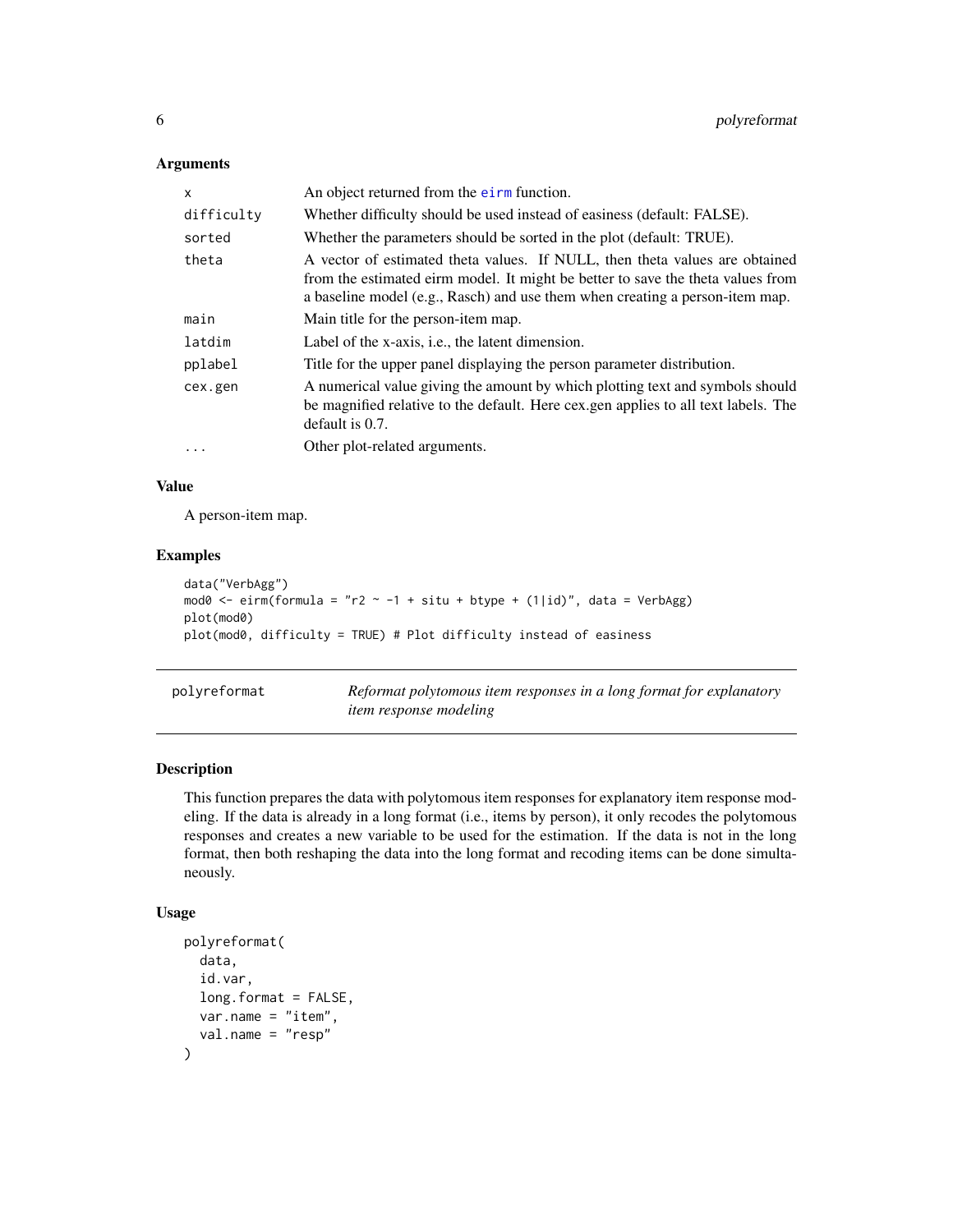#### <span id="page-6-0"></span>print.eirm 7

#### Arguments

| data        | A data frame – either in a wide format where the rows represent persons and<br>columns represent items explanatory variables or in a long format where there<br>are multiple rows for each person (i.e., nested data) |
|-------------|-----------------------------------------------------------------------------------------------------------------------------------------------------------------------------------------------------------------------|
| id.var      | The variable that represents examinee IDs.                                                                                                                                                                            |
| long.format | Whether the data follow a wide format and thus need to be transformed into a<br>long format first (default is FALSE)                                                                                                  |
| var.name    | The variable that represents item IDs if the data is already in long format; oth-<br>erwise this is the of the variable that represents item IDs once the data is trans-<br>formed into long format.                  |
| val.name    | The variable that represents item responses if the data is already in long format;<br>otherwise this is the of the variable that represents item responses once the data<br>is transformed into long format.          |

#### Value

Reformatted data for explanatory item response modeling.

#### Examples

```
data("VerbAgg")
VerbAgg2 <- polyreformat(data=VerbAgg, id.var = "id", long.format = FALSE,
var.name = "item", val.name = "resp")
head(VerbAgg2)
```
print.eirm *Printing Estimated Parameters for Explanatory IRT Models*

#### Description

This generic function prints estimated parameters from an [eirm](#page-1-1) object returned from the eirm function.

#### Usage

```
## S3 method for class 'eirm'
print(x, difficulty = FALSE, ...)
```
#### Arguments

|            | An object returned from the eirm function.                             |
|------------|------------------------------------------------------------------------|
| difficulty | Whether difficulty should be used instead of easiness (default: FALSE) |
| $\cdot$    | Other print-related arguments.                                         |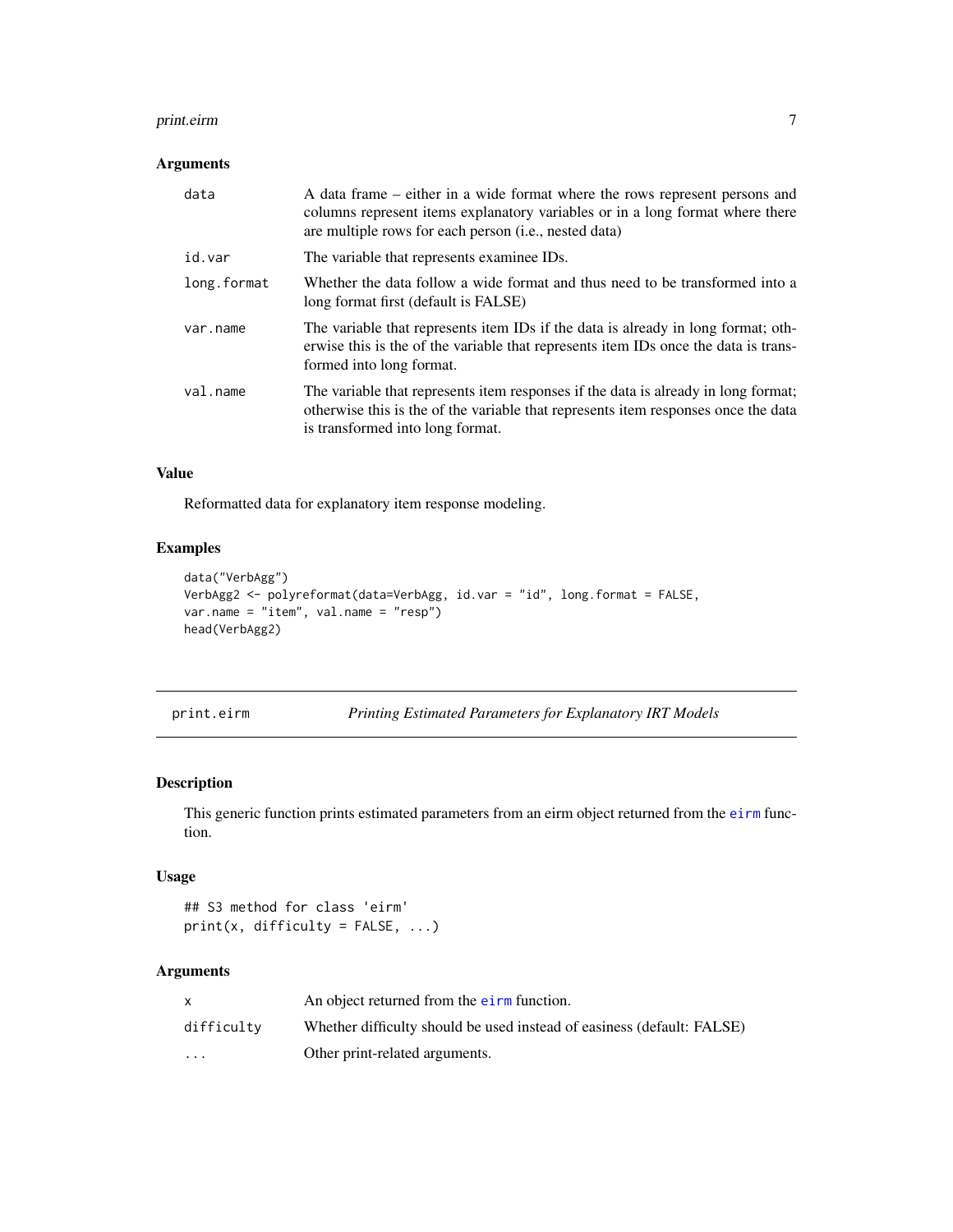#### <span id="page-7-0"></span>Value

Estimated parameters from an eirm object.

#### Examples

```
data("VerbAgg")
mod0 <- eirm(formula = "r2 ~ -1 + situ + btype + (1|id)", data = VerbAgg)
print(mod0) # or, just mod0
print(mod0, difficulty = TRUE)
```
testdata *Fabricated Short Quiz with Explanatory Variables*

#### Description

This dataset contains examinees' responses to a short quiz with 10 items.The data set has been fabricated to demonstrate Explanatory Item Response Modeling.

#### Usage

testdata

#### Format

A long format data frame containing 1000 examinees' responses to 10 items and additional variables.

person Examinee ID

item Item ID

response Dichotomous item responses

gender Examinees' gender where F is female and M is male

itemtype A variable to define whether the items on the quiz have a visual component

VerbAggWide *Verbal Aggression Data in a Wide Format*

#### Description

The Verbal Aggression data set is a wide-format version of the [VerbAgg](#page-0-0) data set in the **lme4** package (Bates, Maechler, Bolker, & Walker, 2015) in R.

#### Usage

VerbAggWide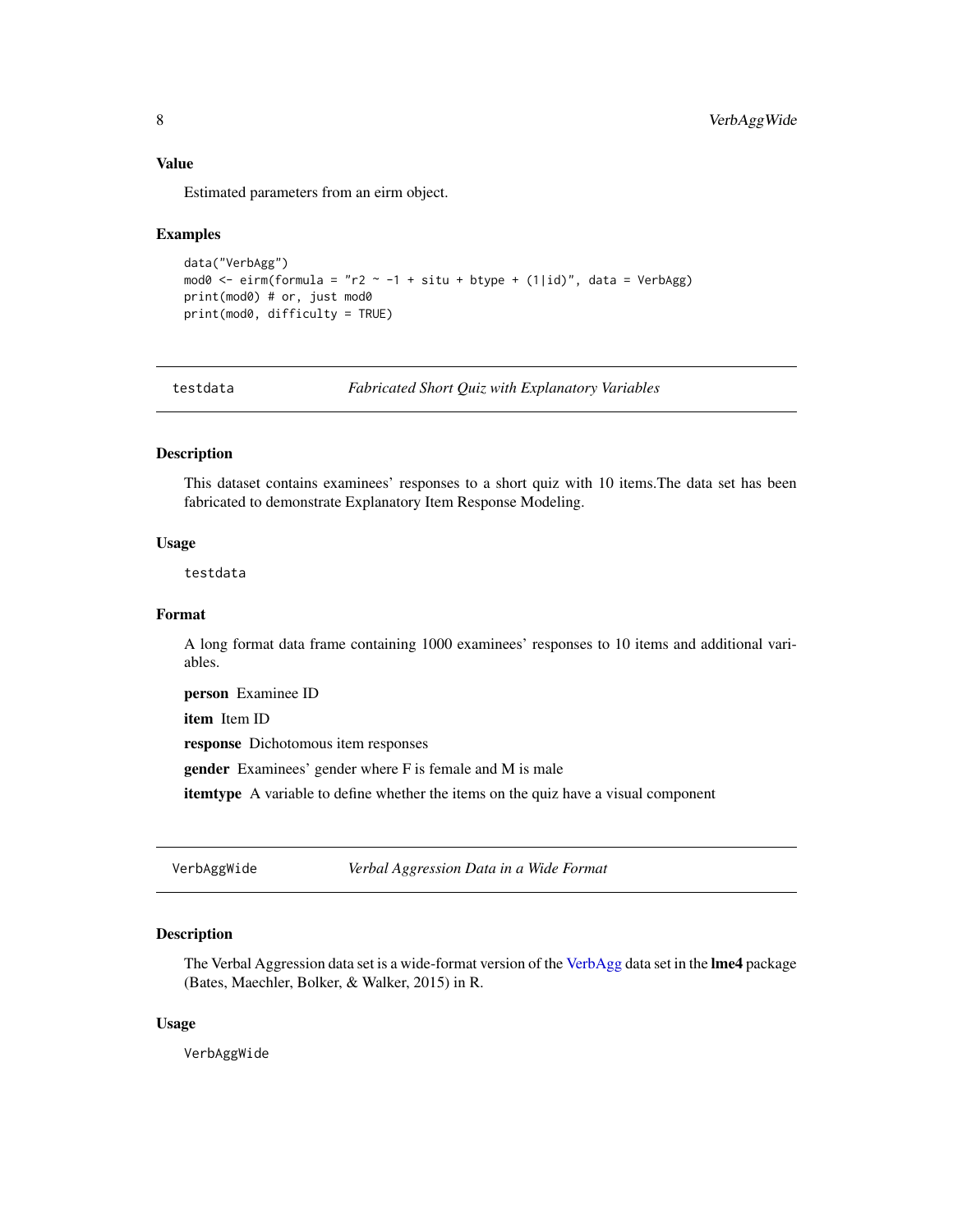#### VerbAggWide 9

#### Format

A data frame with 316 participants and 27 variables.

The original Verbal Agression data set was in a long format where items are nested within respondents. VerbAggWide is a wide-format version of the original data set. The first three variables are 'id' as the respondent ID, 'Anger' as the respondents' anger scores, and 'Gender' is the respondents' gender (M: male; F: Female). The remaining columns are the respondents' responses to the Verbal aggression items (0: No; 1: Perhaps; 2: Yes). For more information about the data set, see <http://bear.soe.berkeley.edu/EIRM/>.

#### Source

Bates, D., Maechler, M., Bolker, B., & Walker, S. (2015). Fitting linear mixed-effects models using lme4. Journal of Statistical Software, 67(1), 1-48. doi:10.18637/jss.v067.i01.